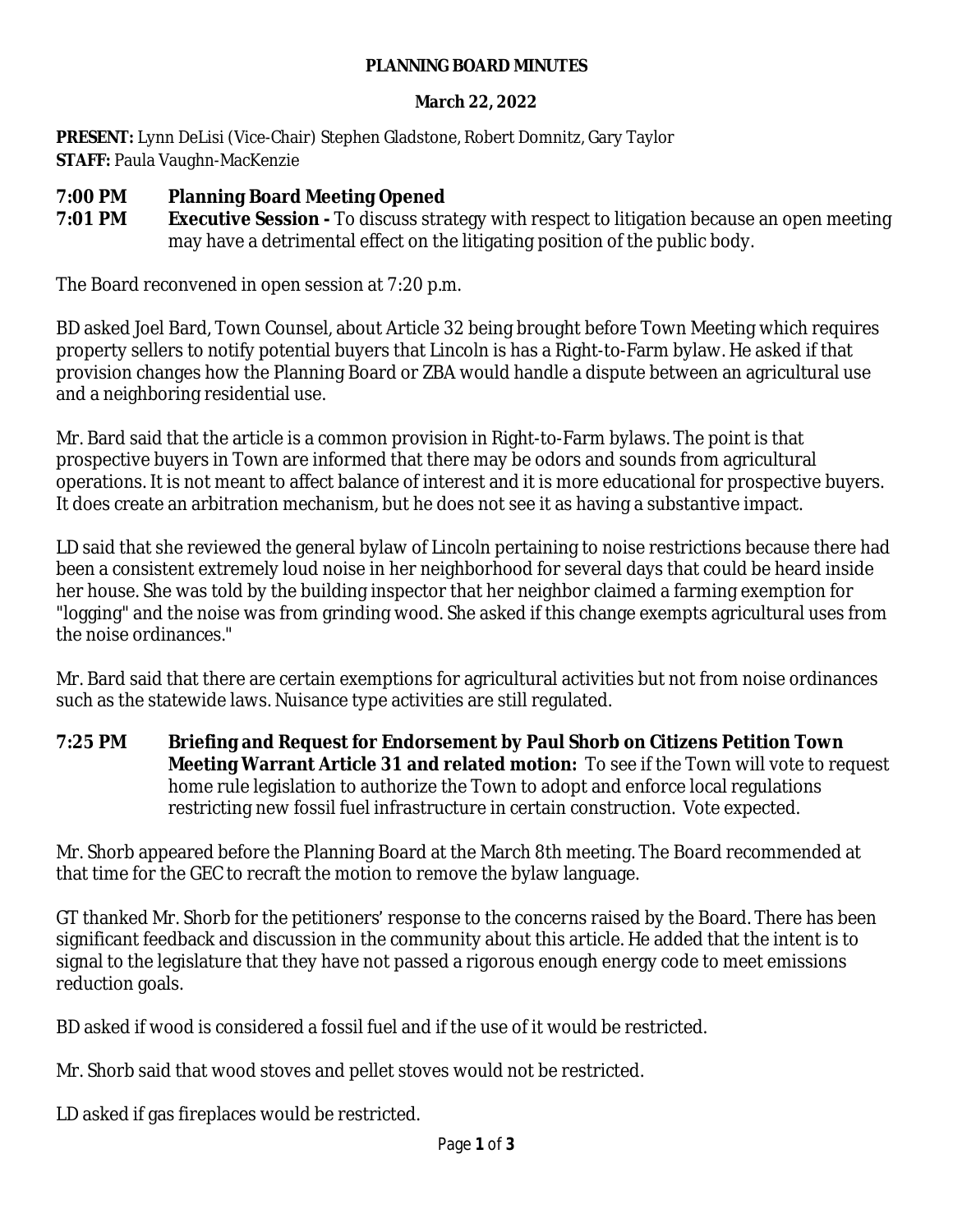Mr. Shorb said they could be, but those details would be decided upon when developing the bylaw. The bylaw would only apply to activities that would require a building permit.

BD asked if the generation of electricity develops more emissions than burning fuels in homes.

Mr. Shorb said that electricity in Massachusetts comes from natural gas since there are no significant coal or oil plants serving the area. Modern heat pumps are so efficient that it takes less gas to heat a house when burned at the power plant to create electricity for homes.

Roy Harvey said that Mass Save has a list of heat pumps that qualify for rebates.

LD asked of this just would apply to new construction or if doing a large addition would trigger the need to do all electric.

Mr. Shorb said it would cover new construction and major modifications. We would have to develop a bylaw definition of "major modification". For example, re-doing 75% of your floor area would potentially require replacement of your furnace which would trigger the process, but that would still need to be determined in the drafting and approval process. He added that nothing necessarily happens upon passing this article, it just opens the possibility of the Town crafting its own bylaw.

BD asked if the petitioners spoke with Senator Mike Barrett about this plan.

Mr. Shorb said that he had spoken with Sen. Barrett, who expressed frustration with the State's current stretch code and that he would welcome pressure on the state.

BD asked why the GEC is not proposing this article.

Mr. Shorb said that the Article earned its way onto the warrant by the 18 signatures on the petition, so it must be called a citizen's petition. They will state during the presentation that the article has been supported by the GEC and other groups. It was initially proposed by Trish O'Hagan who is not a member of the GEC.

SG said that he is glad this is coming up and opening conversation about these issues.

GT said that it is an ask of the legislature to give us the opportunity to craft a bylaw but the details of the bylaw itself are unclear. He added that Towns cannot enforce a building code that is more restrictive than the state's building code without the sort of approval sought in this petition.

BD asked if passing a future bylaw would scare away developers, especially within Lincoln center.

GT said that developers would not likely be in favor of each town creating their own codes.

GT moved to endorse the Citizen's Petition for Town Meeting. SG seconded.

BD asked if the GEC considered sending a resolution to Beacon Hill.

Mr. Shorb said that they could go that route, but they believed this to be a stronger statement.